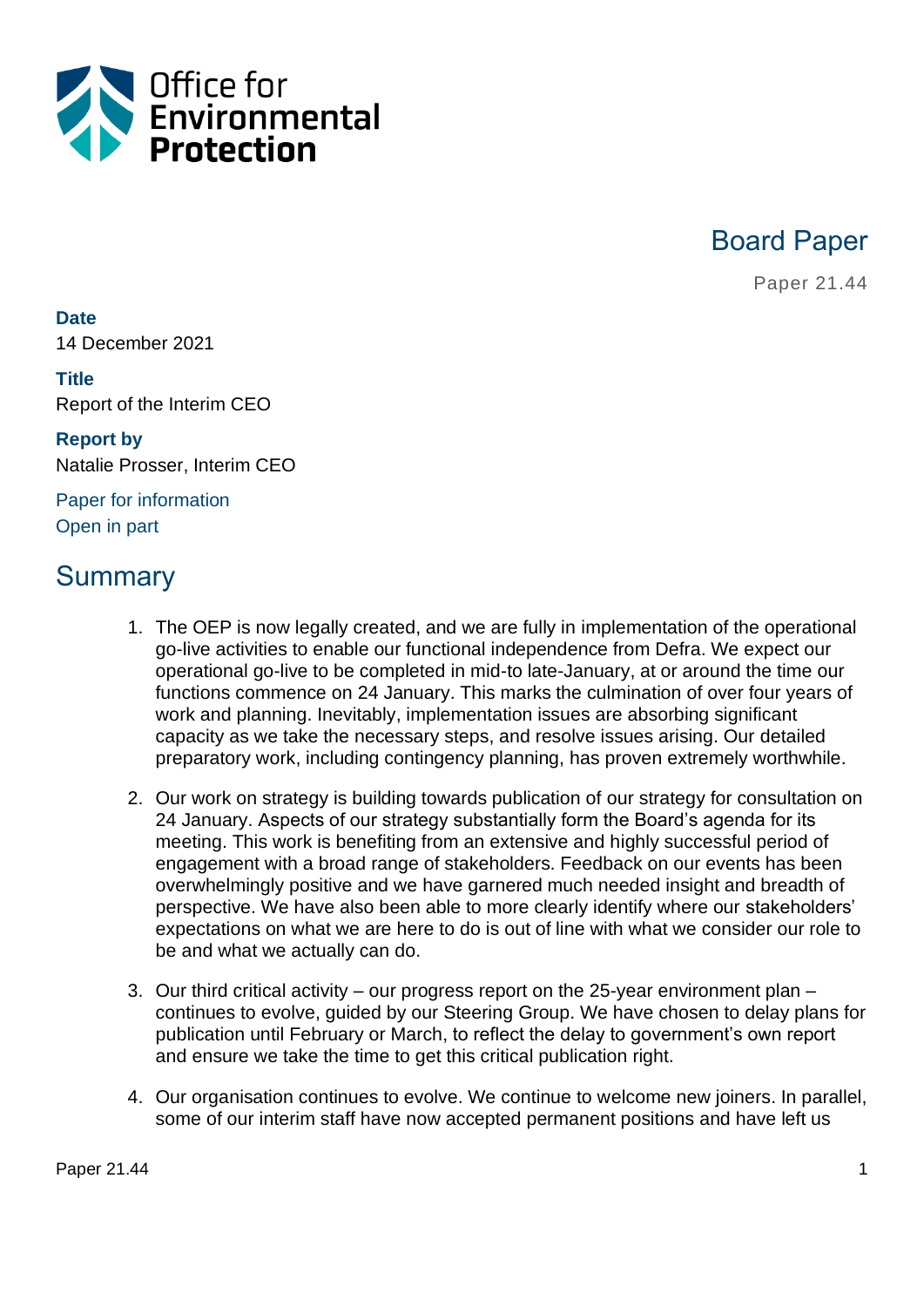while others will be departing to new roles in Defra in the coming weeks. Staff turnover and transition is gathering pace. By 1 April, all remaining interim staff (around nineteen people) will have left. This creates material management challenges and uncertainty, in particular ensuring the transition of work and the smooth onboarding of new staff into a high change environment. It will continue to be a feature of the OEP through to March and – given the need to recruit additional staff once our Northern Ireland (NI) remit and functions are confirmed – beyond. The staffing transition is creating a significant pull on manager's time and focus.

- 5. Our relationship with Defra is moving to a different phase, now we are legally established. *This section has been redacted as its publication would be prejudicial to the effective conduct of public affairs*. The framework agreement to set out our relationship is separately on the Board's agenda.
- 6. Overall, our work programmes are delivering; transition is happening; the OEP is being created; and our external relationships are strong. This is a solid platform from which to look forward to the commencement of our functions and publication of our strategy.

## Recommendation

- 7. The Board is recommended to note the issues outlined in this paper.
- 8. The Board views are invited on:
	- a. The amended communications approach set out in paragraph 60
	- b. The business planning approach set out in paragraph 75

## Interim Functions

#### **Monitoring of the 25YEP**

- 9. Since the last Board meeting the team has been busy seeking comments from stakeholders, peer reviewers and critical friends on our early draft report. The feedback from our engagement has been positive, with general support for our key messages, and helpful challenges and steer for the team to consider. Further details on the engagement activities are outlined in the section "Stakeholder relations" below.
- 10.The process has been iterative with the report about to enter the final stages of drafting. The Steering Group has engaged closely with the draft. There is still a considerable amount work to be done however, to refine the text, confirm the key messages and determine the best recommendations. This work is being given priority.
- 11.The Steering Group discussed timelines at the December meeting and agreed that given the need to fully engage with the feedback we have received and the strategic steers given, it was necessary to revisit the timeline to publication. A revised timeline , which would make sure that there was sufficient time to take stock of all the comments received, identify any additional content or analysis needed, get the draft into one voice and make sure our proposed messages and recommendations are the best they can be was considered.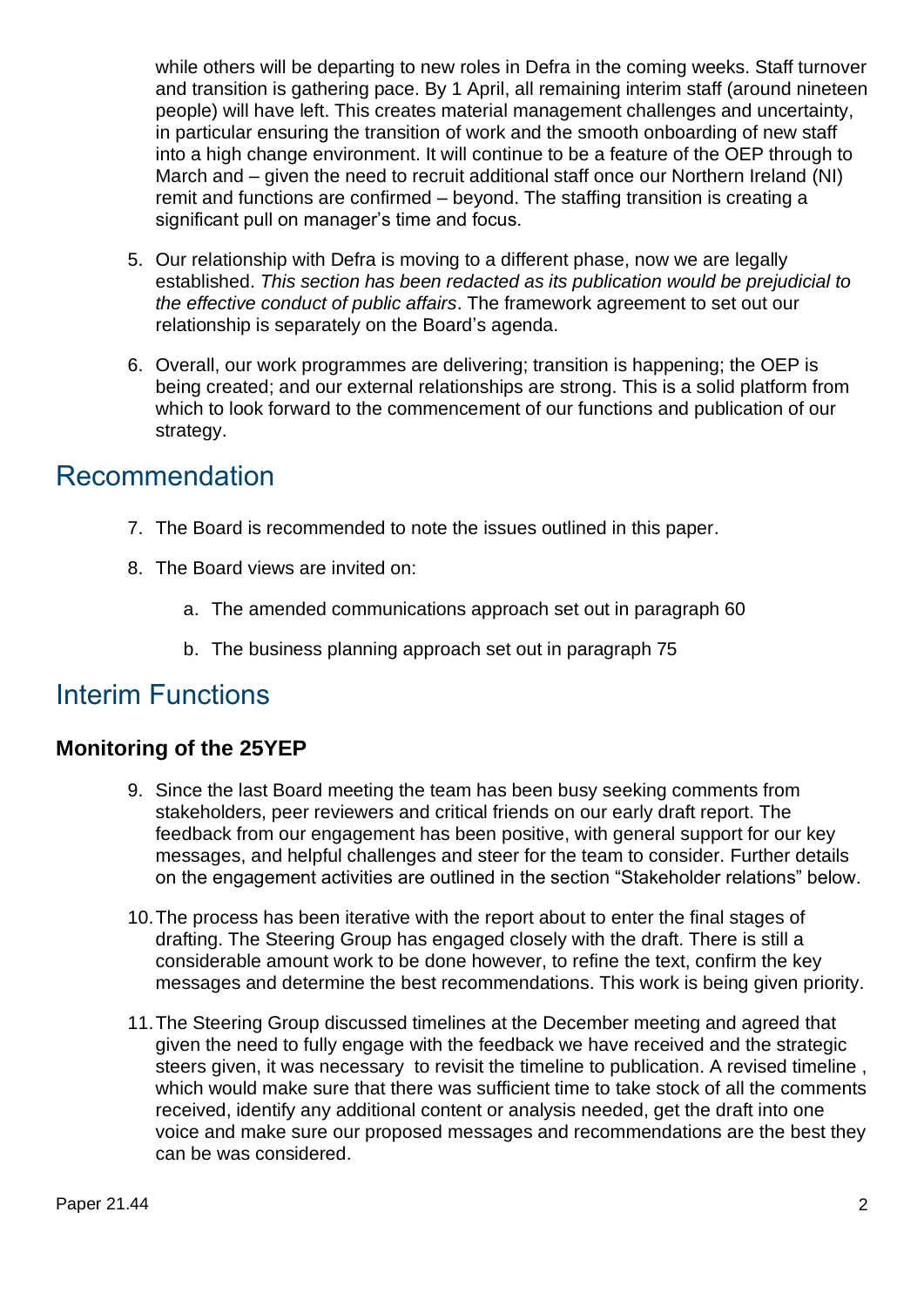- 12.The Steering Group decided to postpone the planned publication date of 27 January with a new date in either February or March to be determined. Rather than bringing the draft report to the board at this point, the Steering Group propose to meet for an extended meeting in the beginning of January, after which the near final report will be brought to the Board for consideration and decision.
- 13.Given that the next scheduled Board meeting is not until early February, this item may need to be considered through electronic business ahead of a discussion in that meeting. The Steering Group is keen however that Board members see the report – and in particular the proposed key messages and recommendations – as soon as is feasible.

#### **Complaints and Enquiries**

- 14.Since the last Board report, we have received four new complaints, which are all currently being assessed against the six criteria stated in the Environment Act to determine if they fall within the OEP's remit. This takes the total number of complaints to 26.
- 15.*This section has been redacted as it relates to information recorded for the purposes of OEP's functions relating to investigations and enforcement.*
- 16.The complaints team also deals with the general enquiries that we receive. General enquiries currently outnumber complaints. The number of enquiries continues to increase, with 25 reported in October and 38 in November. These range in topic. Some enquirers are advised to submit a complaint based on the nature of their concerns, whilst others are provided with information requested or signposted to the most relevant organisation. A dashboard giving an overview of the complaints and enquiries received up to the end of November 2021 can be found in Annex A.
- 17.We are preparing to transition our current complaints function into its full, statutory form. As part of this, the formal complaints procedure will be considered by the Board under a separate paper.

#### **Advice and Monitoring Environmental Law**

- 18.As per previous reporting, unfortunately many of the Defra consultations and requests for advice discussed with the Board are delayed.*This section has been redacted as its publication would be prejudicial to the effective conduct of public affairs.*
- 19.As the Board will be aware, some of these consultations were originally scheduled to open in July 2021 and so have already been delayed by up to five months. This has been a useful learning experience for the team and something we will need to consider when planning our work programme and resourcing. The use of external specialists may be particularly difficult to co-ordinate around repeatedly shifting timelines. This highlights the importance of ensuring we have the right call-off contracts and supplier management approaches so experts can be appointed to support our work at relatively short notice.
- 20.*This section has been redacted as its publication would be prejudicial to the effective conduct of public affairs.*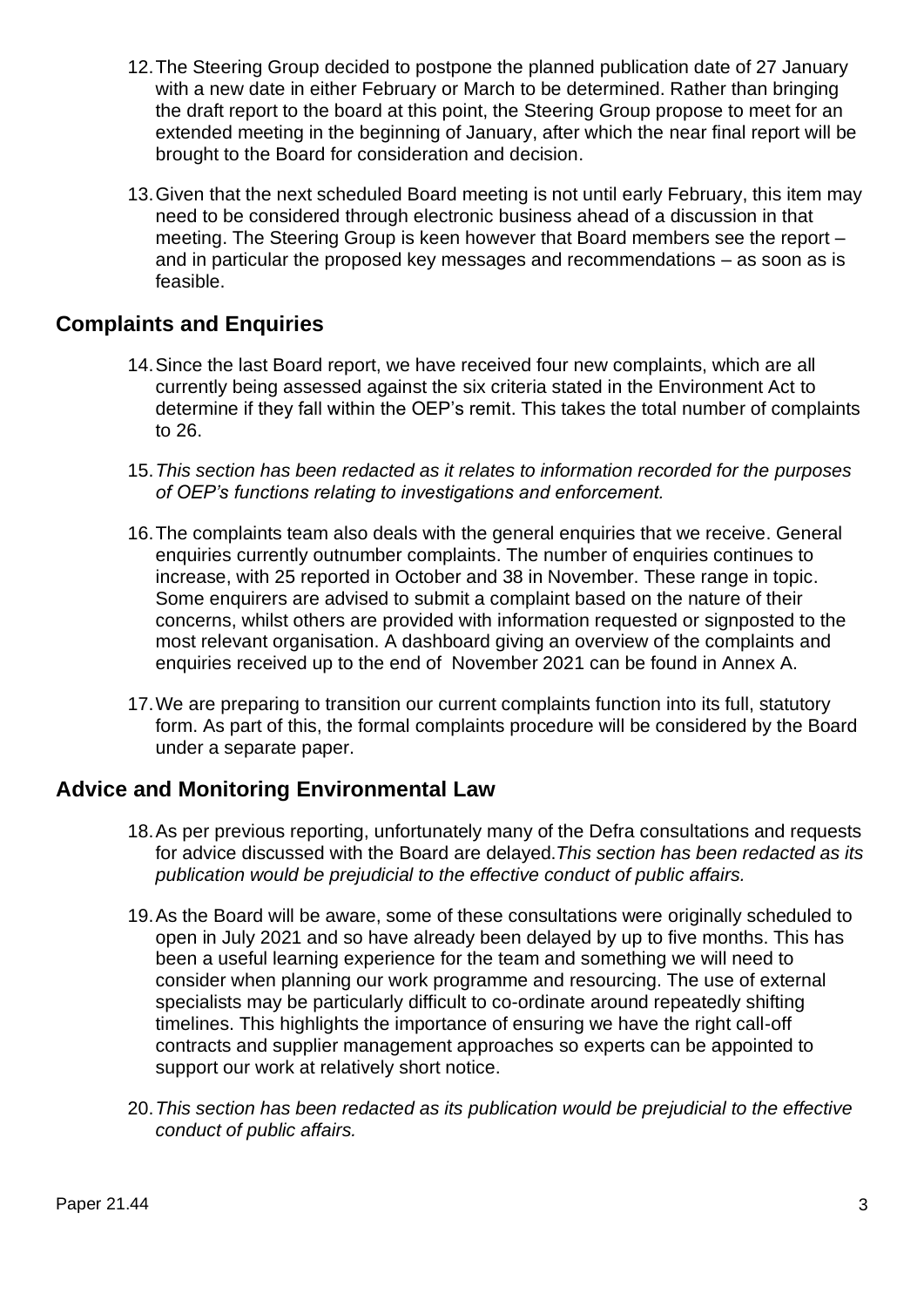- 21.The NI environment strategy consultation is now open and due to close on 18 January. This is intended to provide the basis for the NI Environmental Improvement Plan, on which we will essentially have the same role as for the 25 YEP in England. We therefore plan to provide advice to Ministers on the strategy once our remit in NI is confirmed and our functions commenced. This is currently expected to be the end of February. This is discussed further in the specific section of this paper on NI below. We are in discussions with DAERA to agree a letter from Minister Poots requesting our advice. This means we will be able to respond after the consultation deadline.
- 22.More generally, we continue to use the decision tool previously agreed by the Board to screen consultations and have a comprehensive log to track our decisions. This includes those consultations we have screened out, together with our rationale. There have been fewer consultations across government this month and all those we ran through the decision tool were screened out meaning there is nothing further for the Board to consider this month. Some examples are:
	- Green Growth for NI This is a high-level strategy to build environmental thinking and action within the NI economy and community. Whilst there is an overarching environmental and climate change focus, we believe we should use our limited resources to respond to the NI environment strategy.
	- Two linked consultations on plastics one on proposals to ban commonly littered single-use plastic items in England, and the other a call for evidence on these items. Whilst this is an important issue, the consultation includes questions with 'tick box' answers rather than substantive responses. Moreover, whilst the consultation audience is listed as 'anyone with an interest', the document specifically seeks comments from users with particular needs (e.g. people who use plastic straws or wet wipes due to specific needs), businesses and manufacturers of the listed items and NGOs. The questions reflect these audiences.
- 23.We have not yet had capacity to consider how we may wish to give overarching advice on the various consultations related to the water environment. The deadline for the river basin management plan and flood risk management plan consultations does not close until April 2022 so we have time to consider this further.

# Establishing the OEP

#### **Programme Management**

24.The Board delegated decisions related to the establishment of the OEP to the Interim CEO, in consultation as necessary with the Chair, at its November meeting.

#### **Vesting**

- 25.The Board was informed that the Interim CEO, alongside the senior responsible owner in Defra, made the decision to allow the statutory instruments to legally create the OEP to be laid in parliament. The OEP was legally created on 17 November 2021.
- 26.At the time two items of our readiness criteria were notified to the Board to be at risk. The first, relating to the appointment of Interim CEO as accounting officer, and receipt of the letter of delegation, was resolved by the time the OEP was legally created. The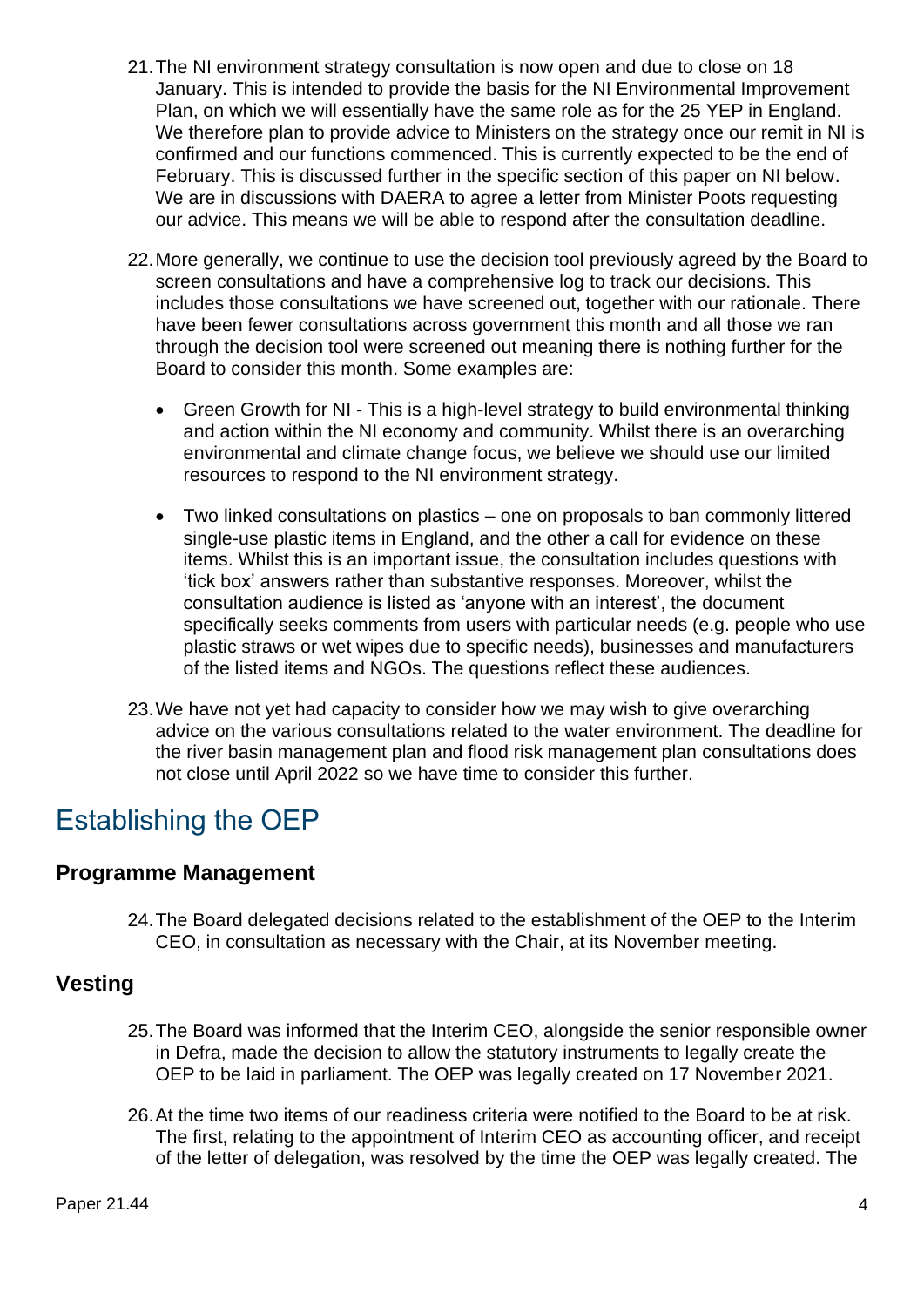second related to the signing of an agreement between OEP and Defra to govern the transitional arrangements to be in place before completion of operational go-live, and our functional independence from Defra.

- 27.We have now entered into a transitional services agreement with Defra. This provides a legal basis for the Interim OEP staff to continue working for the OEP from vesting and until 1 January when staff transfer into the OEP. The agreement sets out in general terms the work the Interim OEP staff are doing and the limited ancillary work currently delivered by others in our Defra sponsorship team. Defra will recharge the OEP for the actual cost (plus VAT) of these 'services'. The agreement also establishes governance arrangements that protect the OEP's independence whilst, temporarily, we remain so heavily reliant on Defra staff.
- 28.Two further agreements, a 'transitional partnership agreement' and data processing agreement are not yet concluded. We anticipate entering into these agreements to provide for Defra group corporate services (estates, HR, finance, IT, etc) support during our transitional period. Defra will recharge the OEP for the actual costs of this support (estimated to be approximately £90,000 pus VAT).

#### **Operational Go-Live**

- 29.The Defra SRO and the OEP's Interim CEO made the decision to begin phase 1 of the operational go-live transition from Defra on 29 November. This enables the establishment of independent financial, human resources, information technology, communications and other services by OEP.
- 30.At the time the decision was taken, the majority of the programme was on track for on time delivery. The status of the individual elements of the work programme are set out in further detail below. Overall, however, later than expected receipt of all new IT equipment owing to global supply issues, and the consequences of this for other work needed, has delayed completion of the programme beyond the 1 January 2022 enddate intended. We now expect the transition programme to complete at or around the week of 24 January, in line with the commencement of our functions.
- 31.Phase 2 of our operational go-live relates primarily to the transfer of assets and staff into the OEP, and the associated establishment of the HR and payroll system. This has been previously outlined to the Board as the single area of most risk in the establishment programme, with key concerns relating to dependencies on external suppliers. Material progress has been made here, set out below, and we now report this part of the programme on track.

#### **Commencement of Functions**

32.It remains expected and on track that OEP's functions in England will commence on 24 January 2022 through statutory instruments to be laid on 11 January 2022.

#### **Staff Transfer Scheme and HR Transfer**

- *33.This section has been redacted as it includes personally identifiable data.*
- 34.The first cut of payroll data from Defra's HR Shared Services team (SSCL) as part of the data transfer between Defra and the OEP, has been received. SSCL provided the data earlier than expected, following escalation within Defra, and I am pleased to say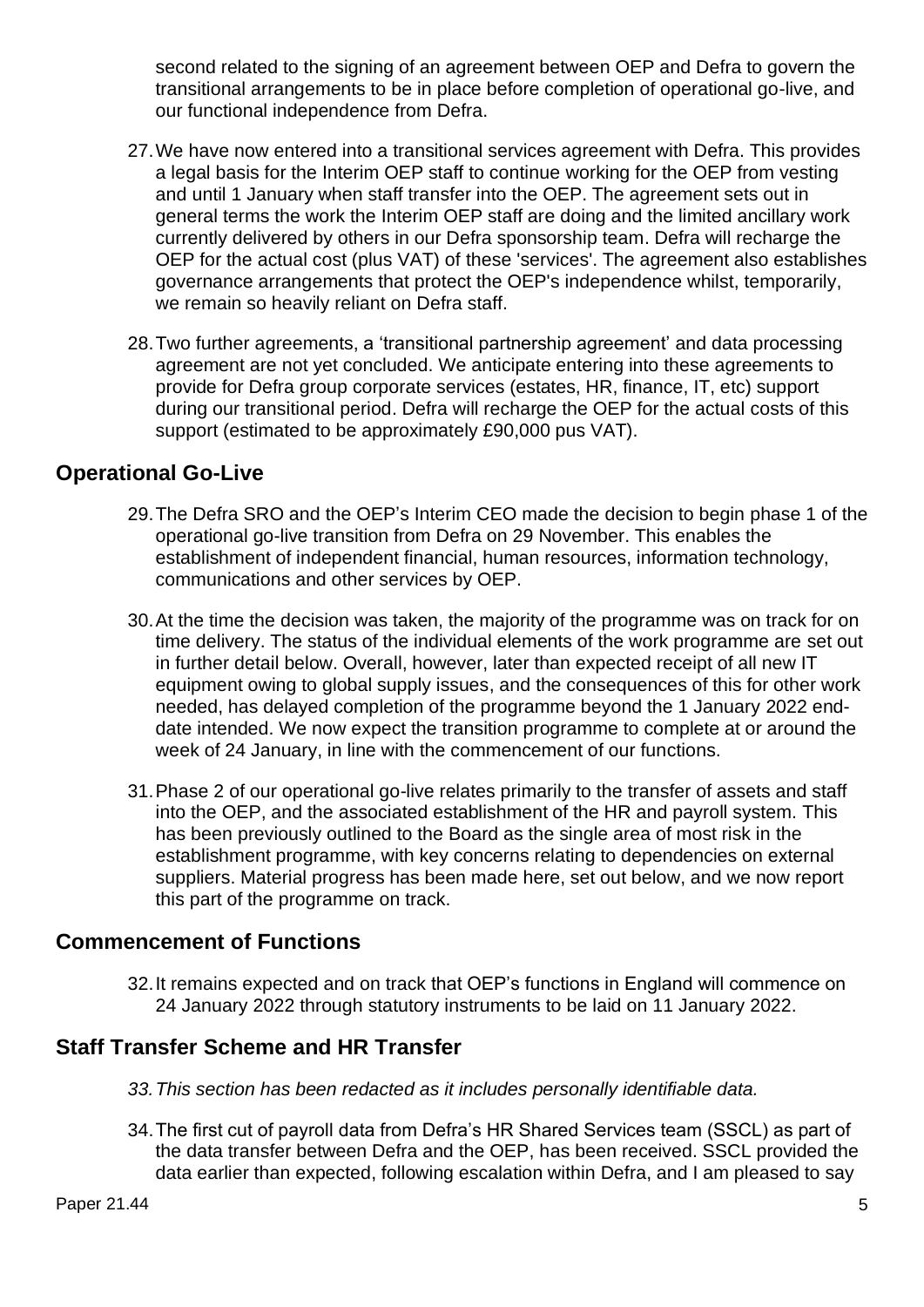that the data is to a satisfactory level and provides the OEP payroll provider with enough information to complete the build and transfer of staff on 1 January 2022. As a contingency plan, and so that the data can be verified, staff have been asked to provide some information from their payslip so that the OEP HR team can quality assure what they have received from SSCL and fill in any gaps.

- 35.The user acceptance testing for the HR and Payroll system has been completed and was successful. We have high confidence that the system is ready to be used from 1 January 2022.
- 36.Employee benefits are on track to be available to OEP staff from 1 January 2022. We are working with the Defra employee benefits team to ensure that the benefits portal is up and running. Staff will have access to the cycle to work scheme, eyecare, retail discounts, financial wellbeing and other benefits as part of this service. Crucially, we are able to meet our responsibility as an employer through the COSOP rules to continue to provide for those employees transferring from Defra who are eligible for childcare vouchers under the old scheme.
- 37.*This section has been redacted as its publication would be prejudicial to the effective conduct of public affairs.* We have consulted with Defra's Trade Unions during the Staff Transfer Scheme process and they are supportive of the proposals we have made in terms of HR policies and Terms and Conditions.
- 38.Work continues to draft and refine the remaining HR policies and make sure they are presented on the intranet for staff to access and refer to. This is on track for delivery by 1 January 2022. We also plan to hold information sessions for staff who are about to transfer on key HR policies so that they understand our new policies and processes.

#### **IT Establishment**

- 39.Due to supply chain issues in delivering computing equipment, the timeline for End User Computing (EUC) delivery has been delayed into January 2022. We will still be conducting user acceptance testing before Christmas, but on fewer devices, and further testing is required in early January.
- 40.It is likely that the first employees will receive their OEP laptops from 13 December 2021 for testing purposes. We are working closely with the supplier to understand what impact this has on delivery of final equipment and will keep staff informed of any changes. To mitigate the risk of a delay to delivery, we have agreed a transitional agreement with Defra whereby we can postpone the need to return Defra equipment until the OEP's own IT is up and running.
- 41.In terms of provision of phones and laptops, we are planning for the Board members to be among the last to receive these. This allows time for any emerging technical issues to be resolved so as to make the Board's transition to the new kit as straightforward as possible. It is therefore currently anticipated that the Board members would receive their new laptops and phones from 17-24 January 2022.
- 42.We are developing the website, ready for 24 January, to ensure it is simultaneously compliant with all regulations, updated and accurately reflecting the OEP's new powers, and based on user research. We have contracted a user research supplier to support this work and to ensure the website fully meets all Government Digital Service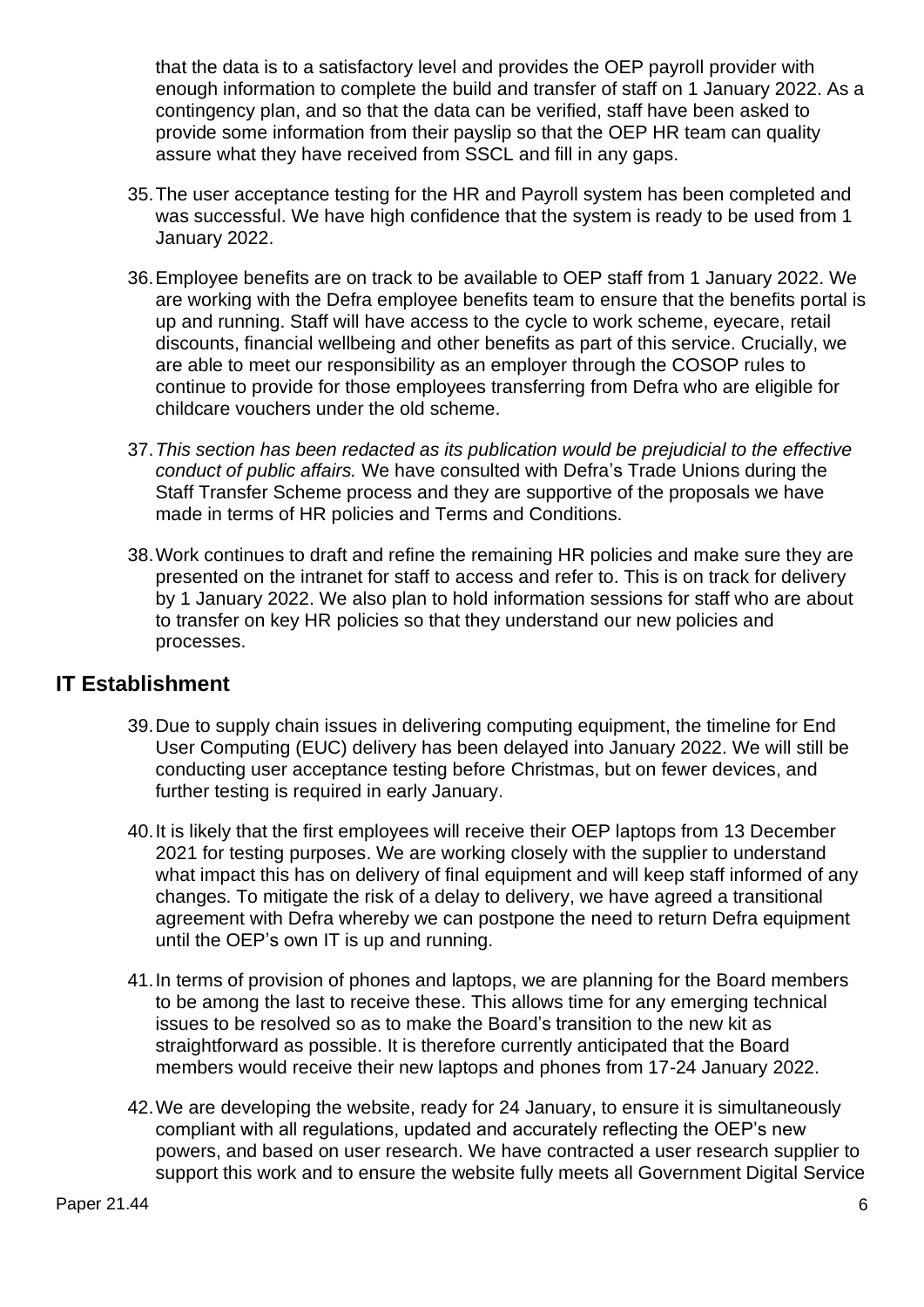standards. This will involve engaging internal and external stakeholders through virtual interviews to develop the user journey. From there, the website can be iteratively updated. This will also apply to the consultation portal, which will be launched on 24 January and be subject to user research from members of the public.

43.*This section has been redacted as its publication would be prejudicial to the effective conduct of public affairs.*

# **Corporate**

### **Finance and Procurement**

44.The organisation's finance position and progress made in establishing the OEP's finance function are set out in the separate Finance Report to the Board (item 21.52).

#### **Recruitment**

45.New Joiners – Four staff have joined since the last board meeting (set out in the table overleaf) with two other new starters, Joe Hayden and Mike Fox, due to arrive in December before the Staff Transfer Date. An updated organisational chart is appended at Annex B which also identifies candidates where the appointment process is complete but they are not yet in post.

| <b>OEP Role</b>                                          | <b>Staff Member</b>                                             |
|----------------------------------------------------------|-----------------------------------------------------------------|
| <b>Head of Natural Science Analysis</b>                  | <b>Tim Graham</b>                                               |
| <b>Head of Environmental Law</b>                         | <b>Helena Gauterin</b>                                          |
| <b>Head of Monitoring Environmental Law</b>              | Neil Emmott                                                     |
| <b>Principal Complaints Manager</b>                      | This section has been redacted as it<br>includes personal data. |
| <b>Head of Communications and Strategic Relations</b>    | Mike Fox                                                        |
| <b>Head of Complaints, Investigation and Enforcement</b> | Joe Hayden                                                      |

- 46.Offers have been made for our Senior Investigations Officer and Principal Analyst roles. Sifting has commenced for the Senior IT and Digital Officer and G6 Head of IT and Digital Services roles. We expect all successful candidates to start after the staff transfer scheme, hence joining directly as OEP employees.
- 47.IT recruitment remains a challenge, with our recent contingent labour recruitment also proving unsuccessful. We are working with Defra's IT team (DDTS) to come up with alternative solutions until we can find permanent resource amongst a competitive marketplace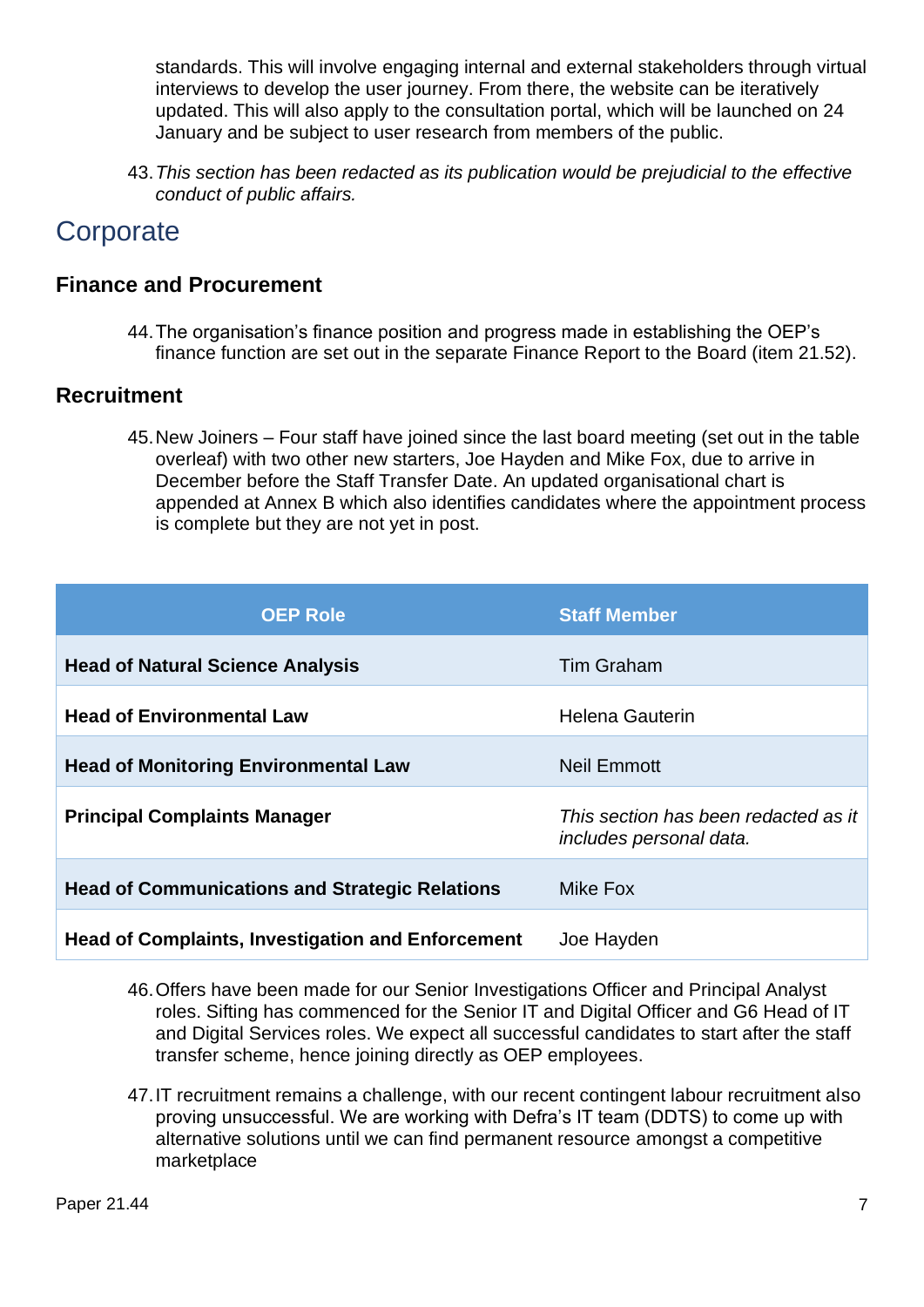- 48.Offers have been made to the successful candidates for all four Senior Executive Director roles, which have been accepted and we are close to completing the preappointment process with them all. We expect the first appointment to commence in January 2022 and may be able to confirm the names of the incoming Executive Directors by the time that the Board meets.
- 49.We are now preparing for our third wave of Grade 6 and below recruitment for up to 19 roles which will be recruited directly into the OEP. These campaigns will be launching from January 2022.

#### **Interim Staff Transition**

- 50.The establishment of the OEP has been supported by interim staff, provided by or seconded to Defra. The transitional arrangements agreed with Defra see these interim staff (where they have not desired or been successful in securing OEP roles) return to their substantive posts on a staged basis between now and 31 March 2022. From 1 April 2022, there will be no interim OEP staff.
- 51.The transitional services agreement provides for these staff to continue to support OEP under current arrangements until 1 January 2022. Individual contractual arrangements for each member of staff are being put in place from that time. These include formal secondments from Defra (or other government departments) to OEP, transition of staff to new roles, or for a small number of staff to continue to support OEP informally from Defra where their continuing commitment to OEP is short.
- 52.We are taking an approach supportive to each staff member securing the right next step for their careers, and being flexible with release dates where the right opportunity for redeployment exists. Inevitably this creates some planning uncertainty, which we are managing on a case by case basis. The experience of working to establish the OEP appears to have been formative for a number of staff, with a notable proportion of staff returning to expanded or higher graded roles.
- 53.It is to be noted that the period from August 2021 to April 2022 will see full turnover of all but ten of the Interim OEP staff in post at the start of this period, with around 25 leavers in that time.

#### **Asset Transfer Agreement**

- 54.During the period the OEP existed as a shadow body Defra generated or obtained certain assets on our behalf. Relevant assets include a small number of physical items (books, specialist office chairs, etc) but primarily comprise intangible assets such as contracts, intellectual property (including the OEP brand) and the contents of our electronic case management and document storage systems.
- 55.*This section has been redacted as its publication would be prejudicial to the effective conduct of public affairs.* We have therefore instructed external solicitors (Burges Salmon) to prepare an agreement that would effect this transfer contractually. We are now in negotiations with Defra over the detailed content of that agreement. Negotiations are on track for Defra and the OEP to enter into this agreement before Christmas. However, it is drafted so that legal ownership of assets only passes to the OEP concurrently with staff transfer on 1 January, for no financial consideration.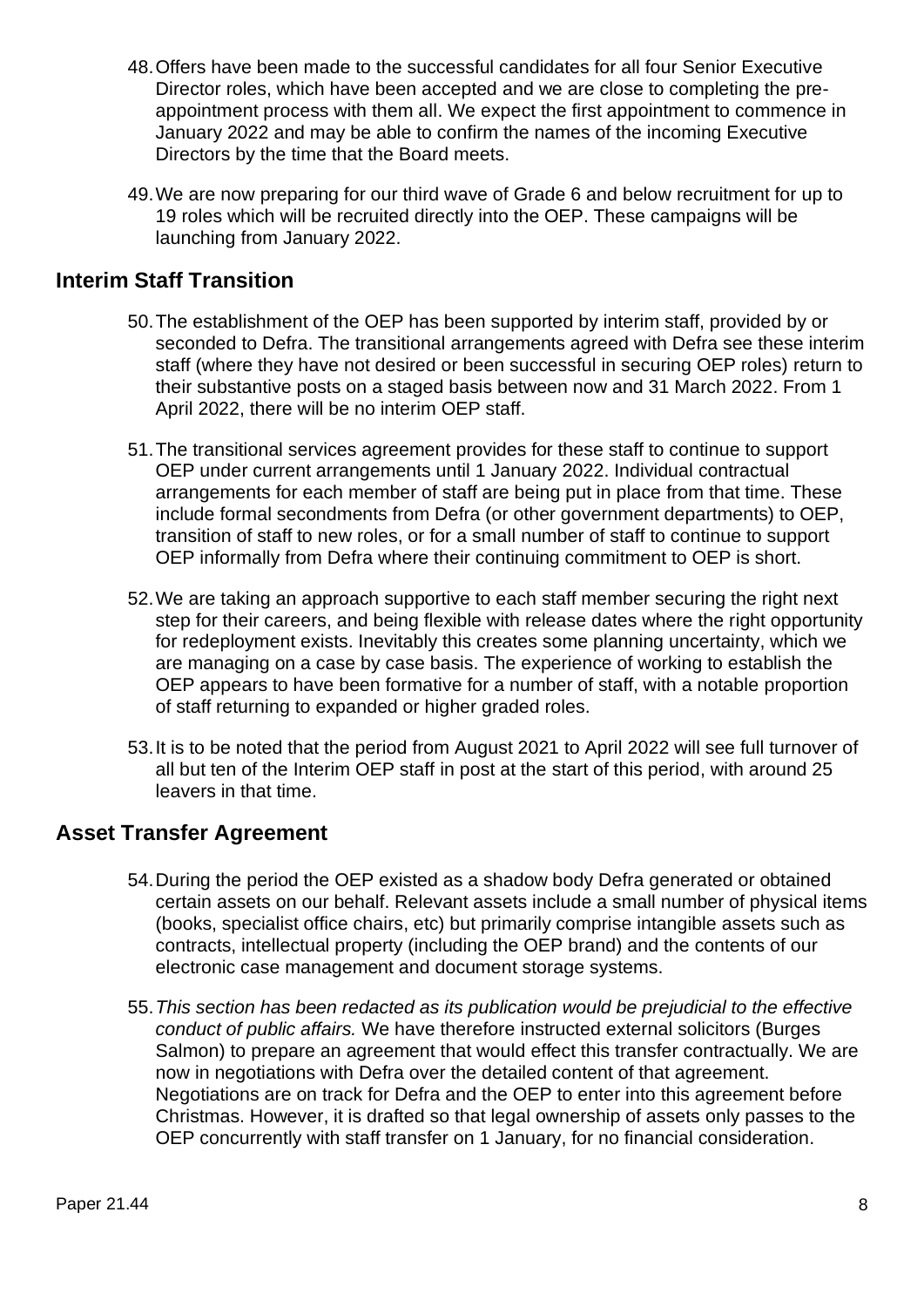### **Estates**

- 56.Lease negotiations are progressing well for our preferred permanent office and Defra Property Group (DPG) are of the opinion that the landlord will be ready to sign the lease for *this section has been redacted as its publication would be prejudicial to the effective conduct of public affairs* before the end of December 2021. We do, however, require Cabinet Office permission to enter into a new agreement to use new nongovernment estate. We have submitted our request and expect a decision before the end of December. *This section has been redacted as its publication would be prejudicial to the effective conduct of public affairs.*
- 57.DPG are also in the process of preparing a Memorandum of Terms of Occupation agreement to formalise the current arrangement for the OEP to continue to occupy the dedicated space in Worcestershire County Hall from 1 January 2022 until the permanent office is ready to occupy.

#### **Communications and Launch**

- 58.At its November meeting the Board considered a communications plan for the launch of the OEP, which included an event on 24 January at the Royal Society and to be attended by ministers, and a wide range of stakeholders. The venue is now secured, and Board members have been invited to hold the time to attend.
- 59.Given the changing course of the Coronavirus, and in light of the Omicron variant, we are considering whether this remains appropriate. We are also mindful that the strategy launched on 24 January is our draft strategy, and introduces a period of consultation. Our final strategy will be adopted in April. We are therefore considering delaying our launch event to coincide with the finalisation of our strategy.
- 60.We are considering alternatives for a smaller launch, as a partner to the launch of our 25YEP report in February or March, and ahead of a more significant event in April. The Board's views on this alternative approach would be welcome

#### **Northern Ireland**

- 61.While we are now a vested body with our role in England settled, our NI remit still requires formal approval by the NI Assembly as part of the commencement process. *This section has been redacted as its publication would be prejudicial to relations within the United Kingdom.* The date of the Assembly debate is still to be agreed. It may be before the commencement of our functions and planned date for publication of our strategy in England, but the timing is tight.
- 62.In anticipation of our NI role being confirmed, DAERA are currently undertaking the recruitment process for our NI Board member. Our Chair is actively involved in the process. The closing date for applications was 3rd December and 18 applications were received, with sifting taking place later this month. Interviews are planned for the week commencing 10 January 2022. It is currently anticipated that the NI Board member will be appointed on 28 February 2022.
- 63.DAERA will also look to commence the full range of our NI functions on 28 February 2022, in line with the NI Board member appointment. This will be approximately five weeks after our functions commence in England.*This section has been redacted as it*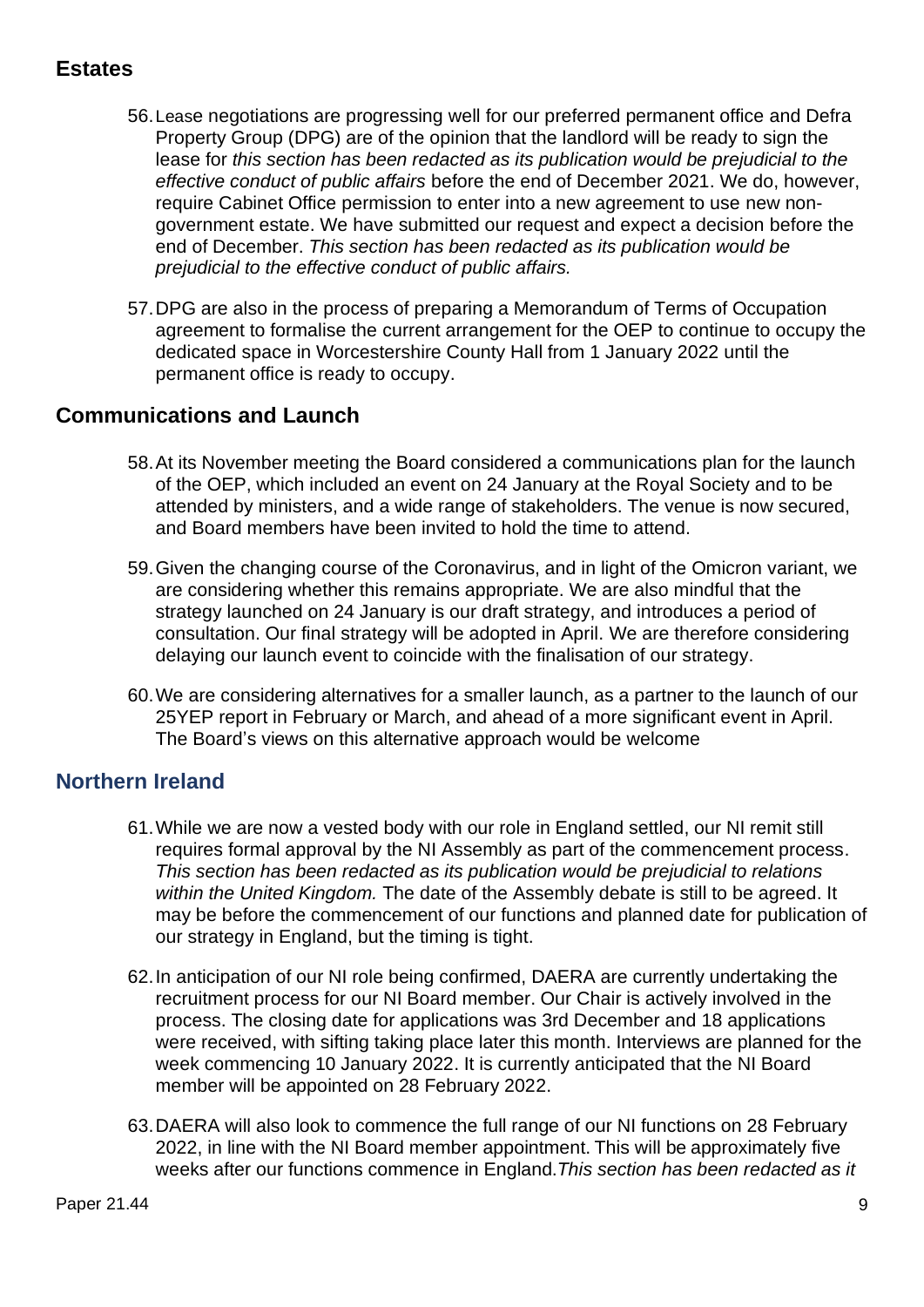*contains legally privileged advice.* DAERA have not yet publicly confirmed the expected date of 28 February. However, in a recent event with a broad range of stakeholders they anticipated that our NI functions would start "weeks rather than months" after those in England. This did not raise any comment or concern from the stakeholders present.

- 64.We do not need our NI functions to have been commenced before we consult on our strategy. The determining factor here is the NI Assembly's agreement to our role. If the NI Assembly confirms our remit ahead of 24 January, we intend to consult on a single strategy covering both England and NI. We are drafting the strategy to allow for this. If our NI remit is not confirmed, then we will consult initially on an England-only basis and then follow up with a separate consultation for NI when it is legitimate to do so.
- 65.Similarly, while we have an active programme of engagement with stakeholders on the development of our strategy, we cannot currently lead our own specific NI stakeholder engagement. We were therefore pleased to join a roundtable event "What next for the OEP in NI?" on 30 November convened by RSPB-NI and involving about 40 stakeholders. The OEP was invited to speak alongside panellists from DAERA, Queen's University Belfast and Greener-UK. Our input and anticipated role were welcomed.
- 66.Prior to our vesting, we were able to receive and triage complaints for England and NI in the same way, with the latter considered by staff in DAERA. Following our vesting, and in discussion with DAERA, we have agreed that they should no longer participate in any handling of complaints. The OEP will therefore continue to receive complaints about matters in NI, but these will not be progressed until commencement of our functions. The four existing NI complaints will be held until then.
- 67.We also need to agree with Defra and DAERA the funding required in 2022/23 for the OEP to extend to NI as anticipated. *This section has been redacted as its publication would be prejudicial to the effective* conduct of public affairs.

#### **Spending Review and Business Planning**

- 68.At its last meeting the Board was informed that Defra's spending review settlement for 2022-2025 did not include a specific ring-fence of the OEP's budget by HM Treasury.
- 69.Ministers have made commitments to Parliament regarding the OEP's budgetary certainty, most recently in September 2021. These commitments are contained in formal government responses to Environmental Audit Committee and Environment, Food and Rural Affairs Committee reports, Written Ministerial Statements, responses to Parliamentary Questions and statements in Commons' and Lords' Bill debates. Key features are:
	- a) for long-term financial certainty, that the OEP will have an indicative five-year budget (sometimes also stated as being agreed with HM Treasury)
	- b) to provide safeguards over budgetary reductions, the OEP will have its budget ringfenced for each spending review period (sometimes also stated as being 'formally'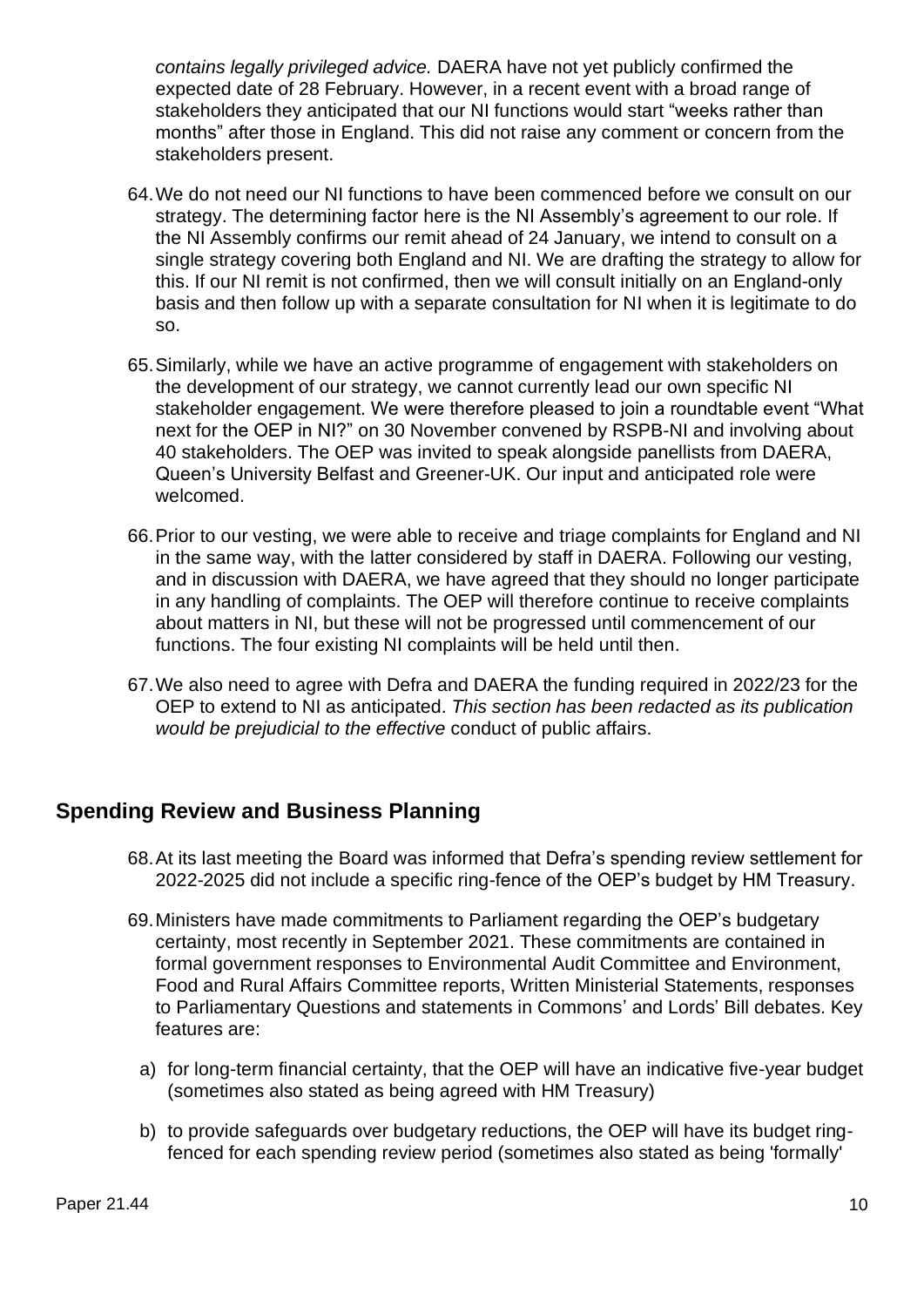ring-fenced and/or ring-fenced 'by HM Treasury' – and where not stated, no alternative basis of a potential ring-fence is offered)

- c) for transparency, the OEP's budget will be shown as a separate line in Defra's Supply Estimates, and
- d) to afford the OEP opportunities to explain and justify funding requests directly to Parliament, we will be able to submit our own Estimate Memoranda alongside Defra's.
- 70.We are pressing firmly and at multiple levels for clarity on how these commitments are to be given effect, in the absence of a ring-fence by HM Treasury *this section has been redacted as its publication would be prejudicial to the effective conduct of public affairs.*
- 71.I have, however, received my delegation letter setting out the OEP's financial budget for the rest of this year. While the amount of the budget is as expected, the letter is a standard template for all Defra accounting officers. It provides discretion for Defra which is inconsistent with the concept of a ring-fenced budget (such as to review the budget quarterly, in light of broader financial pressures across Defra). We have made clear the need for this to change. While the process is uncertain, the relevant sections of the framework document relating to budget management are not agreed.
- 72.Our intent is to secure that the commitments made on OEP's budgetary independence are fully and properly reflected in reality, and in all the documents which govern the arrangements. *This section has been redacted as its publication would be prejudicial to the effective conduct of public affairs.* We are maintaining a firm position, and escalating, including as necessary to ministers.
- 73.Beyond this debate, the spending review settlement Defra group has received is yet to be allocated between its business units and across the group. This is to complete through a business planning process now in train. The OEP will participate. The process is to complete in March. *This section has been redacted as its publication would be prejudicial to the effective conduct of public affairs.*
- 74.We expect to bid for these, as well as our core funding, within the business planning process which is yet to formally begin. We have been asked to have preliminary discussions on our budget needs, but are yet to understand the process in which we are to take part and how the OEP's unique constitutional arrangements are to be respected in it. My team is holding a firm position not to engage out of governance, and without a clear understanding of the information needed and the use to which it is to be put.
- 75.A decision is needed on the approach we take to the 3-year planning process now to be initiated. We are yet to experience live operations, and we expect a tailored review late in 2022 through which we will seek to analyse our budgetary needs based on this experience. *This section has been redacted as its publication would be prejudicial to the effective conduct of public affairs.*
- 76.*This section has been redacted as its publication would be prejudicial to the effective conduct of public affairs and commercial interests*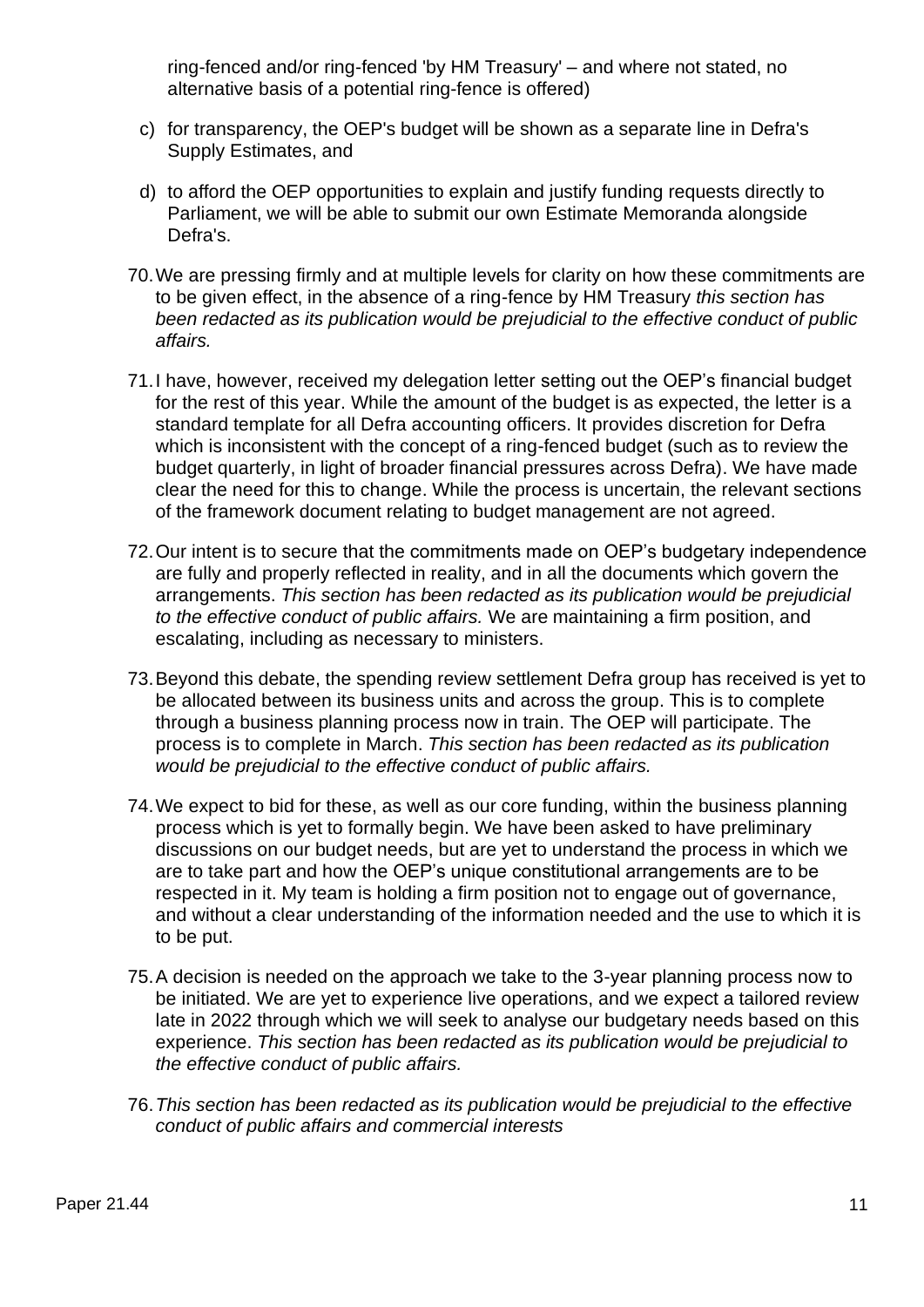### **OEP Governance**

- 77.The Board agreed to establish its Audit and Risk Committee ('ARAC') at its last meeting, and to co-opt an independent financially qualified member to support the committee's work. We advertised the opportunity through the government finance network, and have received four expressions of interest from finance directors within arm's-length bodies outside of the Defra group. Our Chair and the Chair of ARAC are to meet the candidates in December, prior to an appointment being made.
- 78.It is intended that the ARAC meets for the first time in January. Amongst other items, it will consider the first draft of the OEP's risk policy, its standing financial instructions governing financial control within the organisation, and its non-financial scheme of delegation. These are each in development, and will be brought to the Board to agree at its February meeting.

#### **Stakeholder Relations**

- 79.Since the last meeting, the team has been busy putting our engagement plan into action. We have held twelve roundtable discussions and nine interviews with key stakeholders to seek feedback on the developing strategy and the 25 YEP monitoring report. These have helped challenge and shape our thinking and ensured we have early buy-in and support. The feedback has been very positive, with stakeholders impressed with the quality of our thinking and with the team. Board member's participation and leadership of these sessions has been noted and appreciated. A summary of stakeholder feedback has been provided to the Board as an Annex to the OEPs Strategy Consultation paper (item 21.46).
- 80.For e*NGO*s we have held a series of four roundtables with key representatives seeking their detailed feedback on the strategy and the key messages of the 25 YEP monitoring report.
- 81.*For ALBs* we have held a series of three roundtable discussions with the main Defra ALBs representatives to seek detailed feedback on the strategy. The level of engagement has varied across the ALBs and we are following up further where needed. The Environment Agency and Natural England were notably active participants. Valuable feedback was received on our level of ambition and specifically on our strategic objectives and prioritisation approach.
- *82.For Business and Environmental Groups w*e held a roundtable discussion in partnership with Aldersgate Group and Broadway Initiative on 22 November, where we sought views on our developing strategy and the 25 YEP key messages. Attendees included techUK, Federation of Small Business, Home Builders Federation, British Chambers of Commerce, Chemical Industry Association, National Grid and Crown Estate. The opportunity to engage with the OEP was very much welcomed, with encouragement for OEP to think actively and broadly about the role of private sector, and for us to continue to work with them.
- 83.For Local Government and following my presentation at the Association of Directors of Environment, Economy, Planning and Transport's (ADEPT) autumn conference on the 18 November, we held a roundtable in partnership with ADEPT on 23 November. We had wide representation from different delivery areas, with conversation focused around better understanding the role of the OEP and ways in which we will be able to hold government to account. Much of the conversation focused on the need for clarity and funding.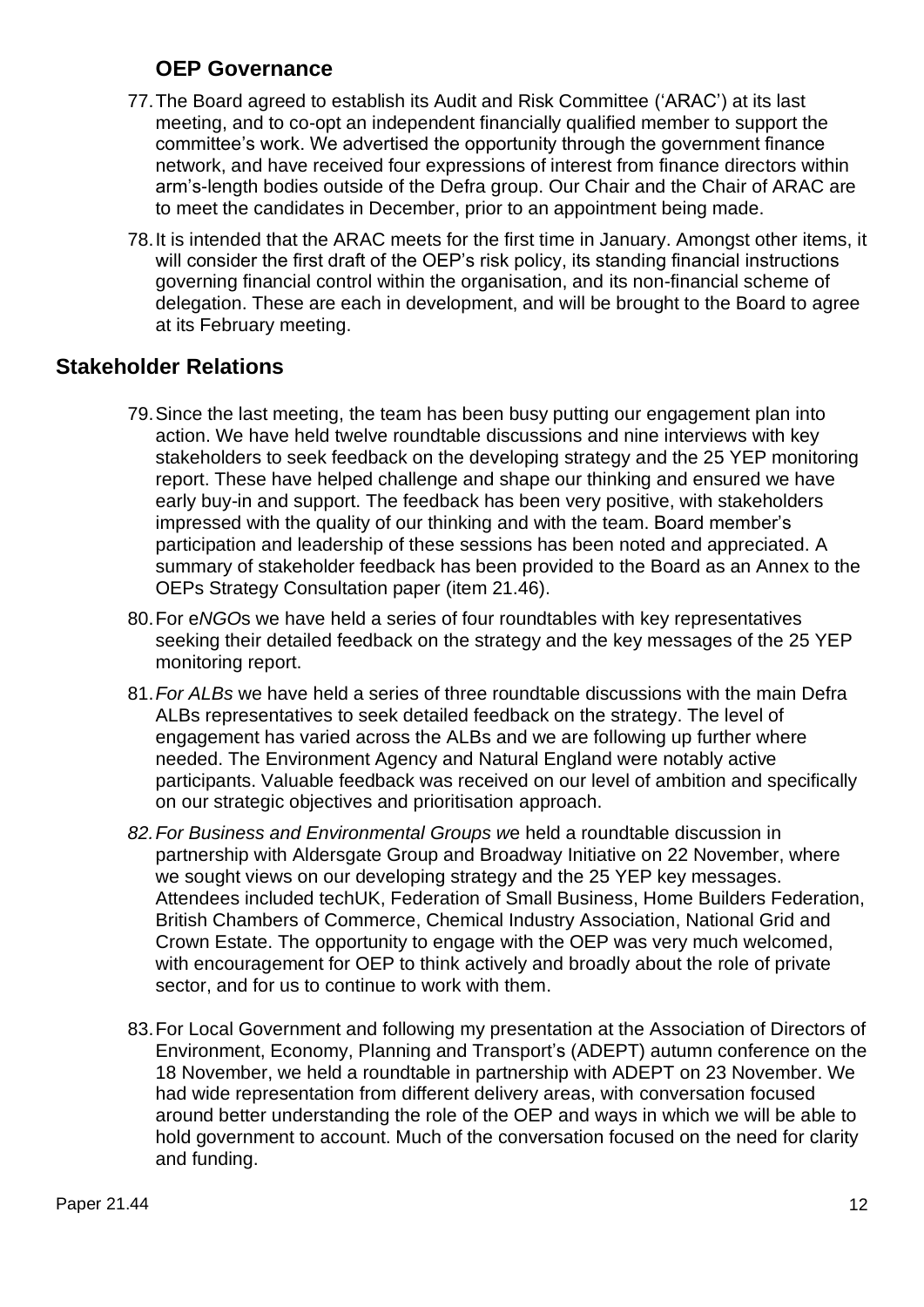- 84.For legal expertise we held a series of roundtable discussions in partnership with UKELA, seeking specialist input from practising lawyers and academics on our proposed strategy, enforcement policy and the development of our monitoring and advice functions. Detailed feedback was received to inform our approach to assessing seriousness, and how the OEP's prioritisation framework should feed into how we use our various functions.
- *85.*As a Standing Forum: we brought together the Scrutiny and Advice subgroup on 19 November to test the key messages of our 25YEP monitoring report. There was overall support for our approach, with helpful steers and challenges for the team to consider.
- 86.Alongside our workshops, the team has held semi-structured interviews where we have sought more in-depth feedback and includes CCC, EA, NE, FC, PHSO and LGSCO. The Chair and the Interim CEO have also been out to meet with key stakeholders to including David Hill (Defra), Baroness Parminter (Lords' Environment and Climate Change Committee), Brendan Callaghan (ESS) and Tony Juniper and Marian Spain (NE) to provide them with an update and seek their views on our formative thinking and how we work together. By the time of our meeting we will have met with the Secretary of State.
- 87.We are taking stock of the feedback we have received as part of the development of our strategy with some remaining events still in the diary, including tailored strategy sessions planned with Defra and a cross-government forum at Deputy Director level, alongside Defra Ministerial engagement. We are also starting to look forward to thinking about a proactive programme of engagement during the formal consultation period as set out in the Board's subsequent papers.

#### **Litigation**

88. *This section has been redacted as it contains legally privileged advice.*

#### **Culture**

89.Following the Board's steer to be conscious to not define culture too early, whilst recognising culture's effect on the success of strategy, we have started staff engagement on the culture that the OEP will need to succeed. We intend to continue this engagement until April 2022. This will allow time for the executive team to join and be part of the culture charter development. Alongside independent, expert, and strategic, other emerging values from engagement to date include trust and curiosity. We have referenced these in the draft strategy for consultation, following the Boards request to not forget external views and to learn from others.

## Impact Assessments

#### **Risk Assessment**

90.*This section has been redacted as its publication would be prejudicial to the effective conduct of public affairs.*